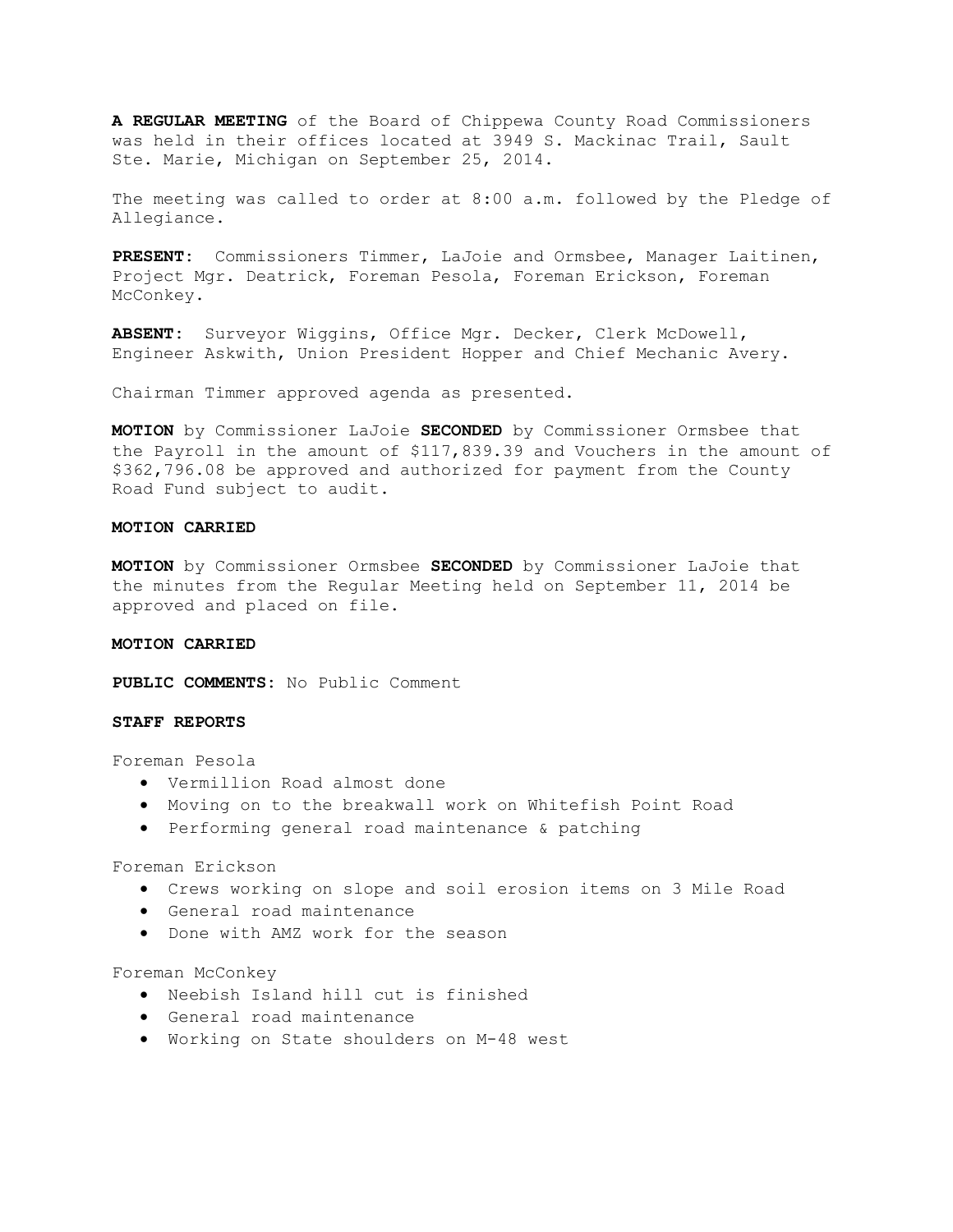Project Manager Deatrick

- · Federal Aid Projects almost done
- · Countywide Pavement Markings have been completed
- · Working on Federal Aid projects for next year

#### **COUNTY COMMISSIONERS'COMMENTS**: None

# **MANAGERS REPORT**

- · Letter sent to DEQ four weeks ago, no response yet.
- · Still waiting on final contracts from the BIA & Tribe.
- · Working with Engineer Askwith on Contractor selection for the URS job. Two of the Three have indicated that they can't do the project with the budget given. The third has asked for more time to work on the numbers. Discussion ensued.
- · Visited the I-75 Bridge site before it reopened and had a tour of the repairs done. The North bound lane is open and the south bound lane should reopen in a couple weeks.
- · Spoke with Truck and Trailer and the new Truck is 1 to 2 weeks out.
- · An agreement has been made with the Hessel Airport to purchase their road snow blower. Checking with EDC, Smithers and Continental to see what they may have available.
- · The adjuster was here to look at the burned brush hog, no word back from them yet.
- · The Salt Barn is moving along very well and should be ready for salt deliveries soon. Checking into doing some additional paving at the site.
- · Office Manager Decker is attending the MERS Conference in Detroit.
- · Payne and Dolan's paving crew was sent west. Our local paving dates to be determined, some sites may be postponed until Spring.
- · The City Street Dept would like to sell us their old AMZ Machine for \$1. They do not have the room to store it and it is still in operating condition. Discussion ensued.

**County Road Association Official Ballot**. Commissioner Timmer outlined the items covered by the ballot. His recommendation is that we approve it. Manager Laitinen mentioned the increase in service charge from CRAM. His recommendation is that we approve.

**MOTION** by Commissioner LaJoie **SECONDED** by Commissioner Ormsbee that the Ballot be approved.

| Roll Call: | Commissioner Ormsbee Yes |  |
|------------|--------------------------|--|
|            | Commissioner LaJoie Yes  |  |
|            | Commissioner Timmer Yes  |  |

**MOTION CARRIED**